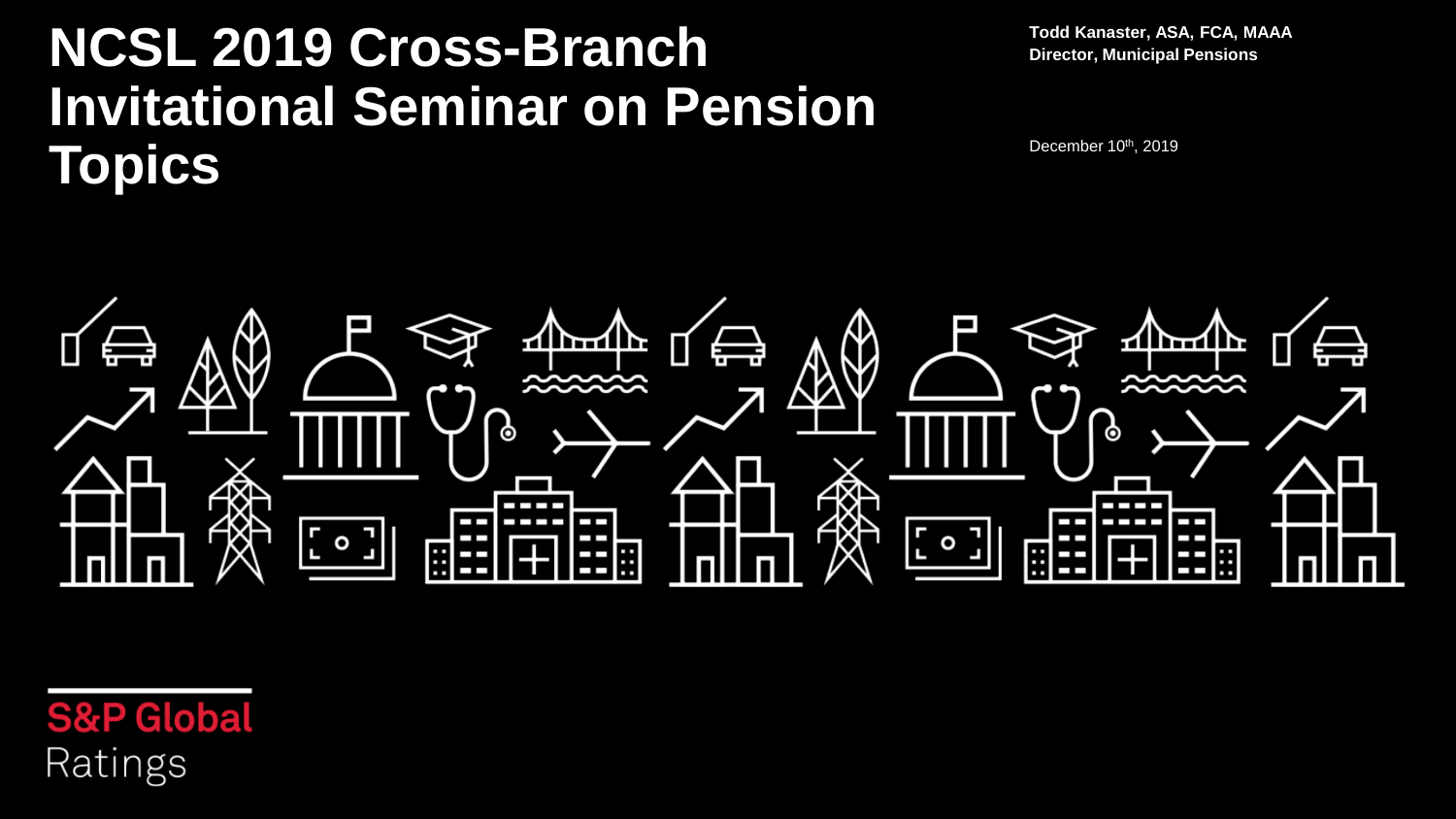## **Pension Ratings Overview**

Is the pension sustainable within a budget?



#### *Where they are*

- Funded ratio
- Discount rate used to measure liability

#### *Where they're going*

- Minimum Funding Progress / Static Funding
- Actuarially Determined Contribution
	- Methods / assumptions

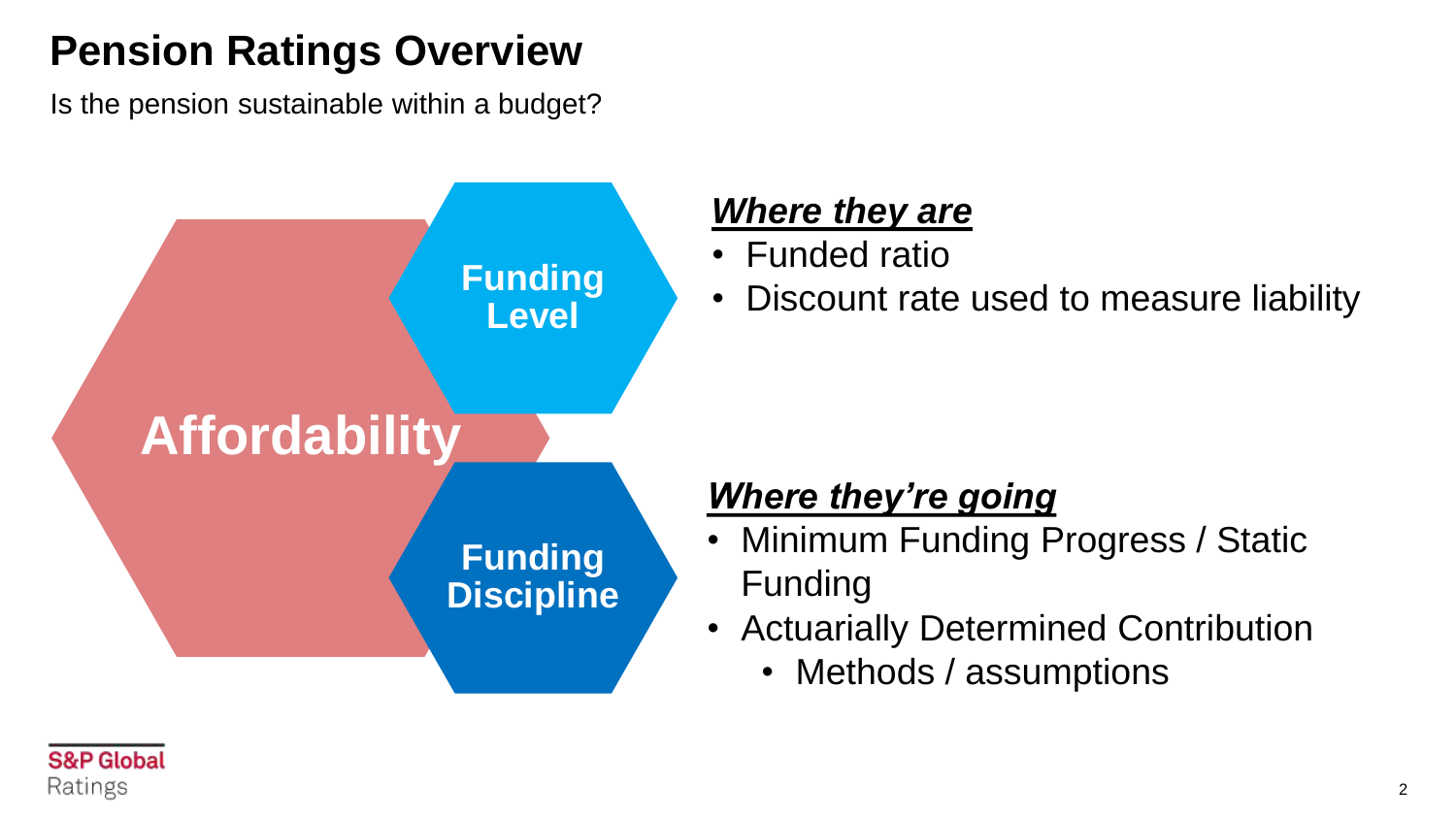### **State Pension Survey Aggregate Funded Ratios**

**U.S. Pension Funded Ratio 2018** 



Source: S&P Global Ratings. Copyright @ 2019 by Standard & Poor's Financial Services LLC. All rights reserved.

Source: S&P Global Ratings - U.S. State Pension Reforms Partly Mitigate The Effects Of The Next Recession, September 26, 2019

| Up to 40%<br>41%-60%<br>61%-80%<br>81% and above | <b>State</b>        | <b>Best 2018</b><br><b>Funded Ratio</b>  |
|--------------------------------------------------|---------------------|------------------------------------------|
|                                                  | <b>Wisconsin</b>    | 102.93%                                  |
|                                                  | <b>South Dakota</b> | 100.02%                                  |
|                                                  | <b>New York</b>     | 98.95%                                   |
|                                                  | Washington          | 93.75%                                   |
|                                                  | <b>Idaho</b>        | 91.64%                                   |
|                                                  |                     |                                          |
|                                                  | <b>State</b>        | <b>Worst 2018</b><br><b>Funded Ratio</b> |
|                                                  | <b>New Jersey</b>   | 38.41%                                   |
|                                                  | <b>Illinois</b>     | 38.98%                                   |
|                                                  | Colorado            | 43.76%                                   |
|                                                  | Kentucky            | 44.83%                                   |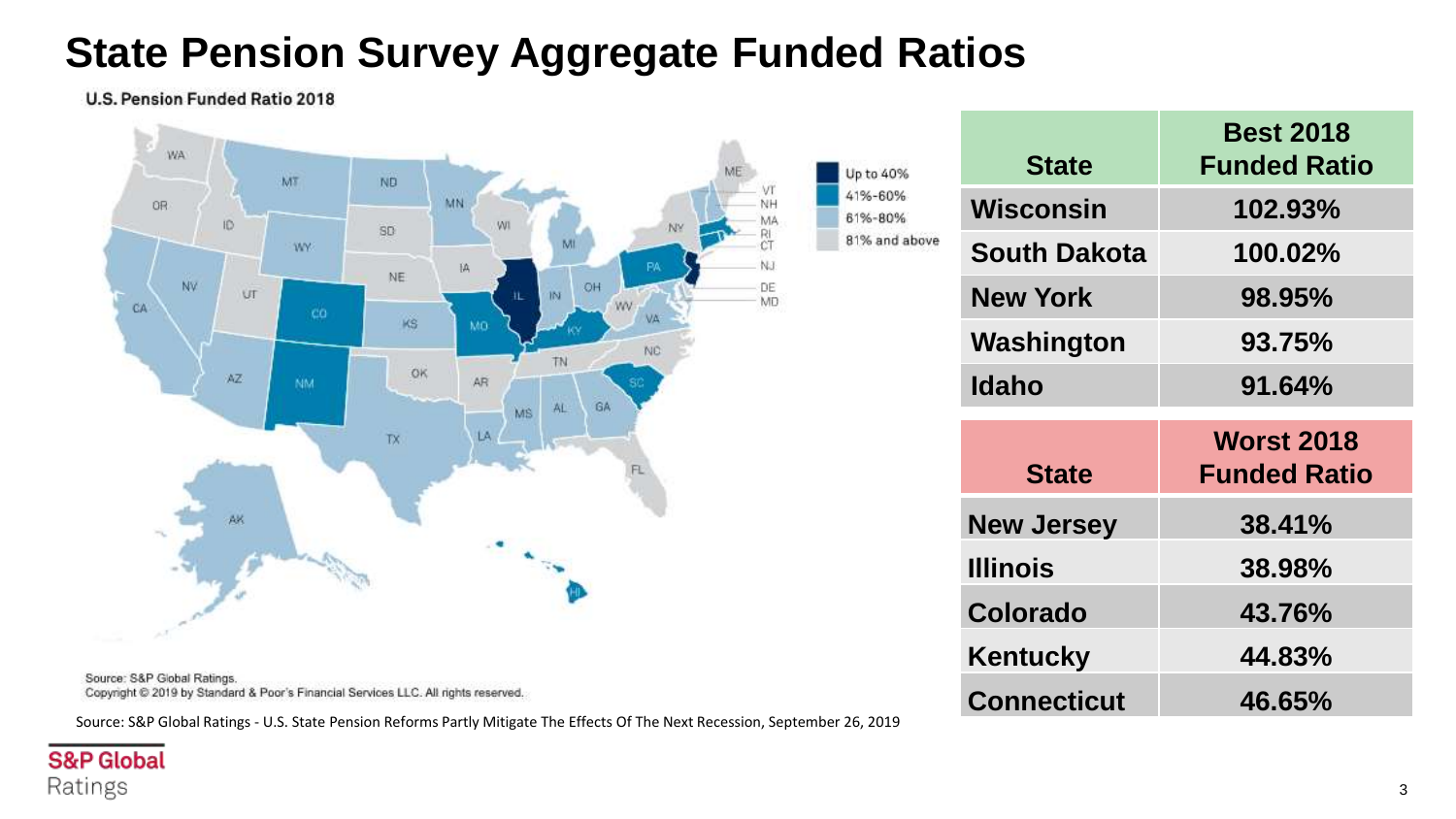## **U.S. Public Finance Pension And OPEB Guidance**

## Discount guideline = 6.5%

- Contribution volatility is key
- Liquidity risk and market shock
- Plans and sponsors are unique
	- Risk sharing and capacity

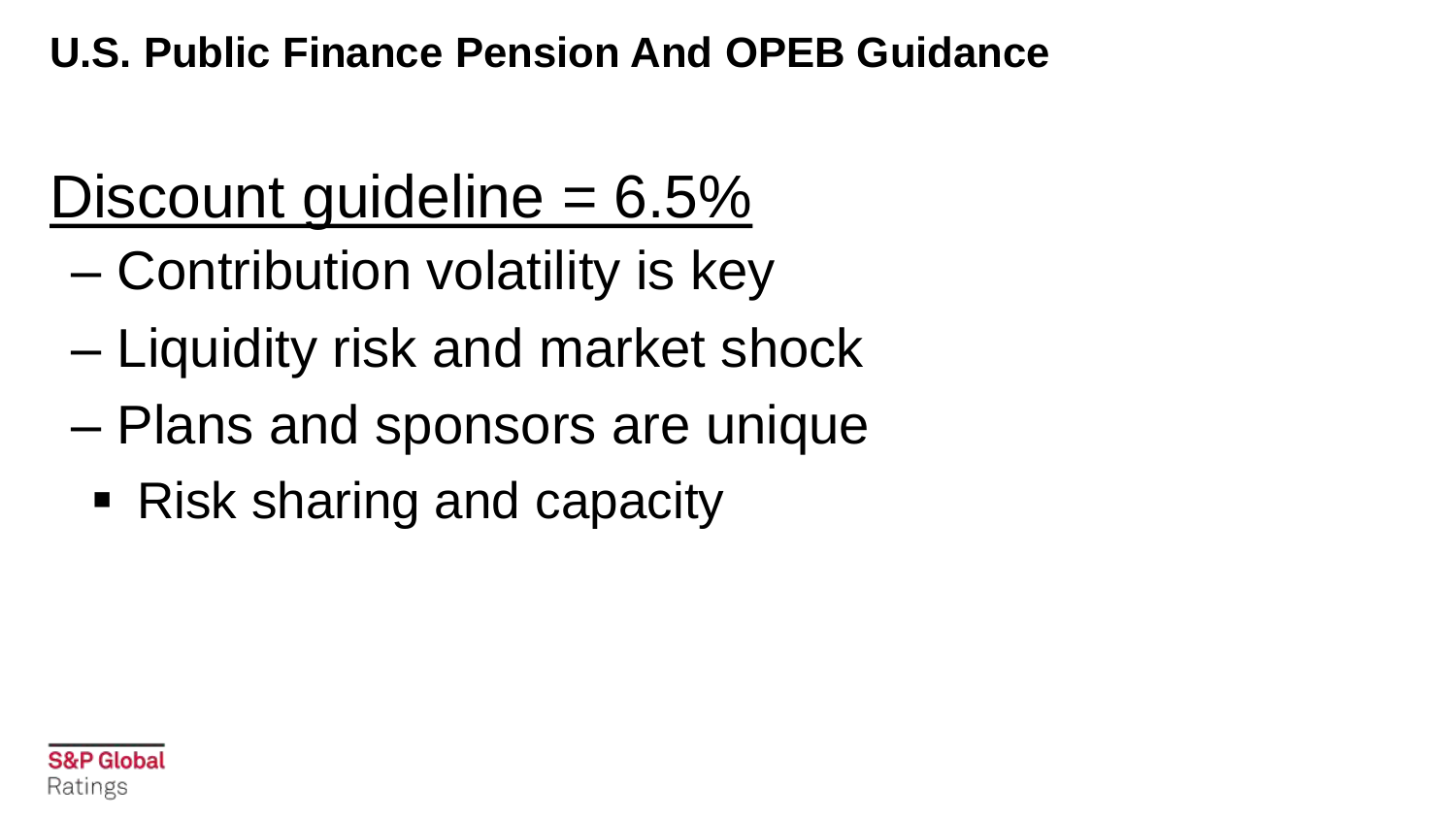#### **Mature Plans** *Compound* **Risks of High Discount Rates**



Plan Demographics And Discount Rate - Largest State Plans

States with mature plans and elevated discount rates that still have low funded ratios may warrant additional attention with regard to budgetary vulnerability.

Source: S&P Global Ratings.

Copyright @ 2019 by Standard & Poor's Financial Services LLC. All rights reserved.

Source: S&P Global Ratings - U.S. State Pension Reforms Partly Mitigate The Effects Of The Next Recession, September 26, 2019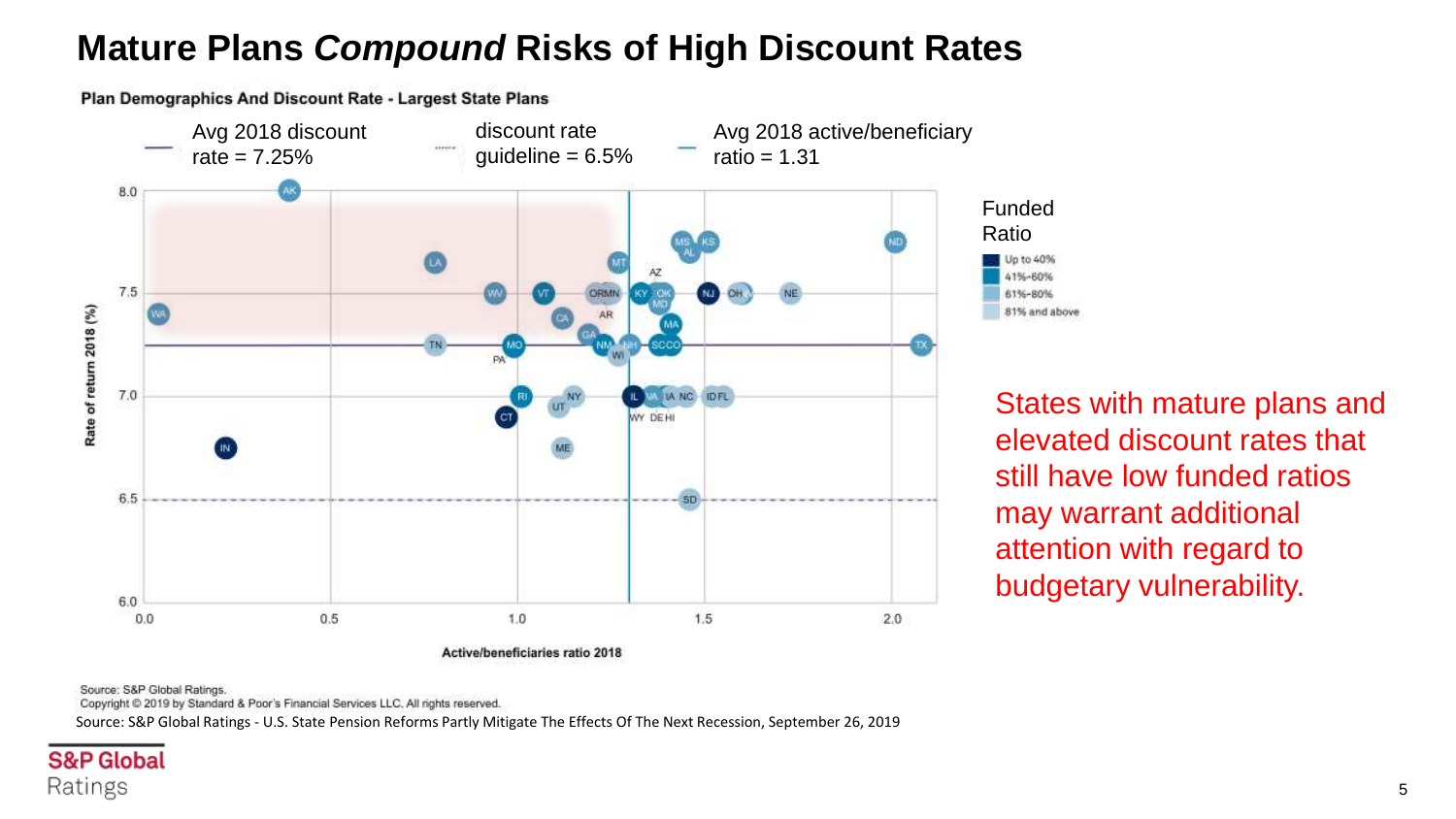## **U.S. Public Finance Pension And OPEB Guidance**

# Funding Discipline

- 1) Actuarial plan
	- Minimal deferral to future
- 2) Last year
	- Current costs plus interest (Static)
	- Pay down principal (MFP)
	- **Looking forward?**



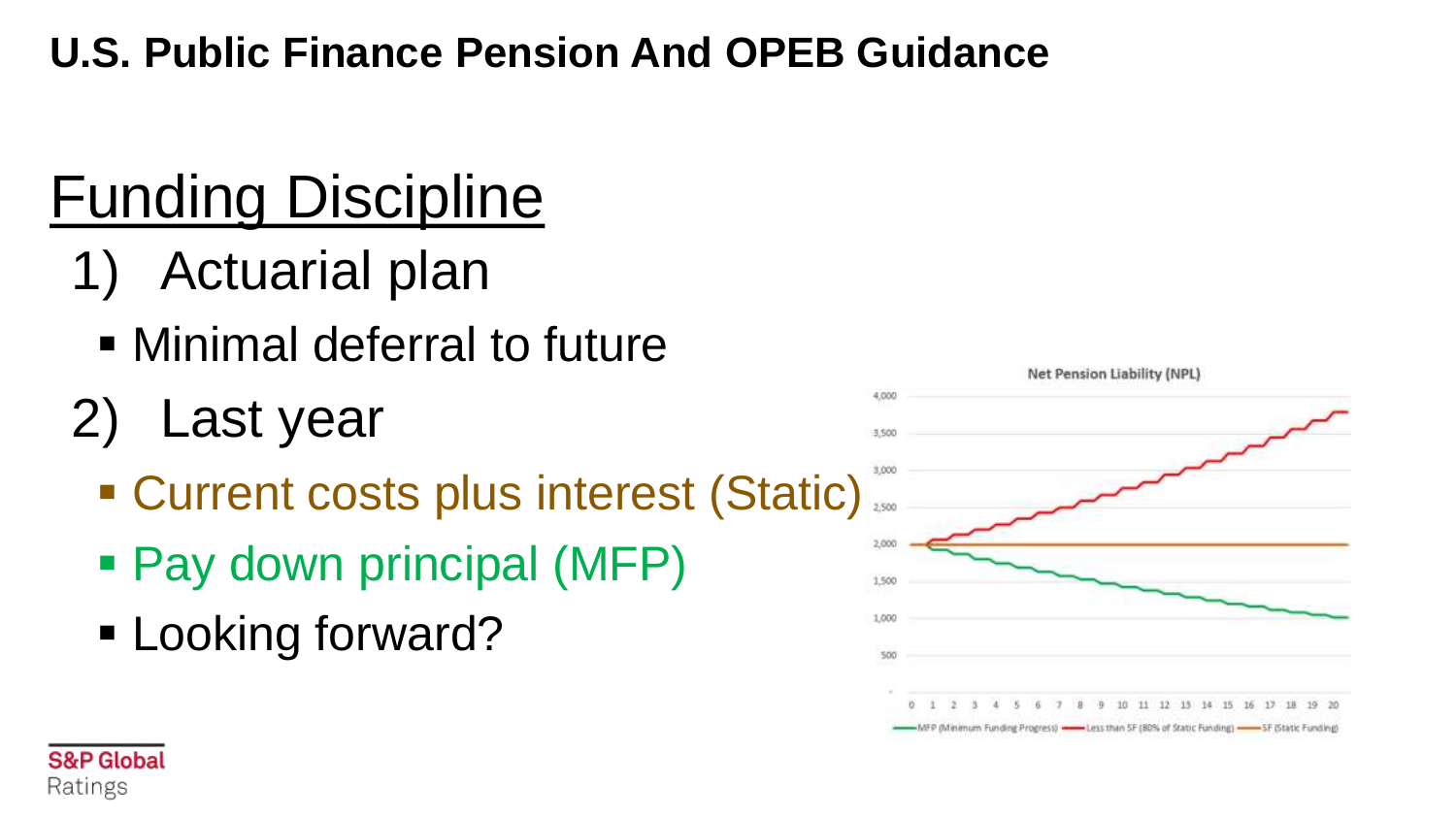## **State Plan Aggregate Actual Contribution Funding Progress**



- ➢ 9 states contributed in excess of MFP
	- *6 of these follow an actuarial plan*

➢29 states contributed less than static funding

• *< 50% of these follow an actuarial plan*

➢ Bottom 8 are not following an actuarial plan

\*These states typically fully meet required contributions with an actuarial basis. Source: S&P Global Ratings. Copyright @ 2019 by Standard & Poor's Financial Services LLC. All rights reserved.

Source: S&P Global Ratings - U.S. State Pension Reforms Partly Mitigate The Effects Of The Next Recession, September 26, 2019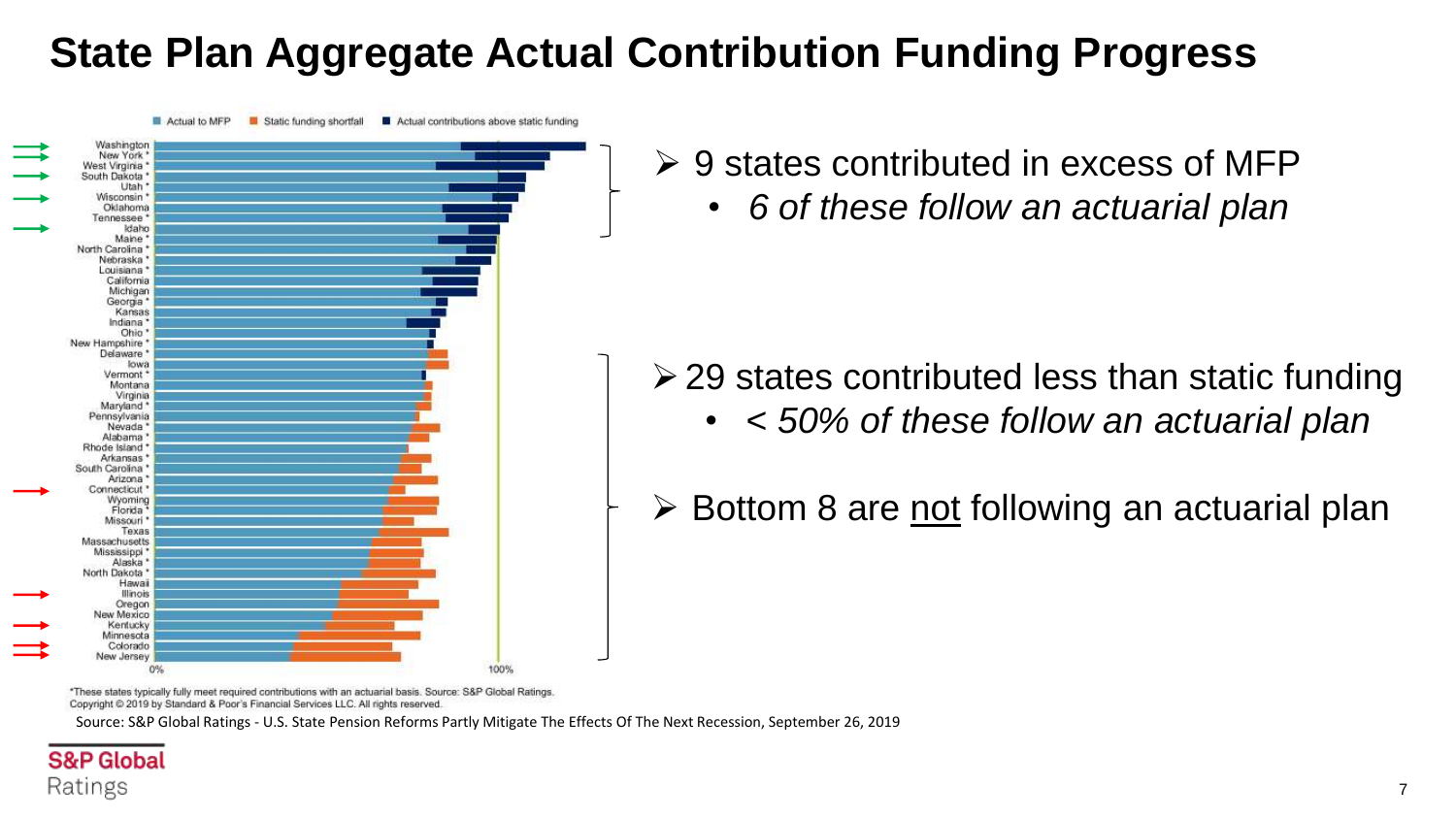#### **Retiree Healthcare (OPEB) Status for States**



Combined Funded Ratio For OPEB Funds\*

\*States without accumulated assets have been excluded from the chart. Kansas and South Dakota do not report liability for retiree health care benefits.

Copyright @ 2019 by Standard & Poor's Financial Services LLC. All rights reserved.





MFP-Minimum funding progress. \*For plans that did not disclose schedule of changes to fiduciary net position, we typically counted benefit payments less administrative expenses as contributions, when disclosed. Kansas and South Dakota do not report liability for retiree health care benefits. Source: S&P Global Ratings.

Copyright @ 2019 by Standard & Poor's Financial Services LLC. All rights reserved.

Source: S&P Global Ratings - U.S. States Are Slow To Reform OPEBs As Decline In Liabilities Masks Increased Risk, December 3, 2019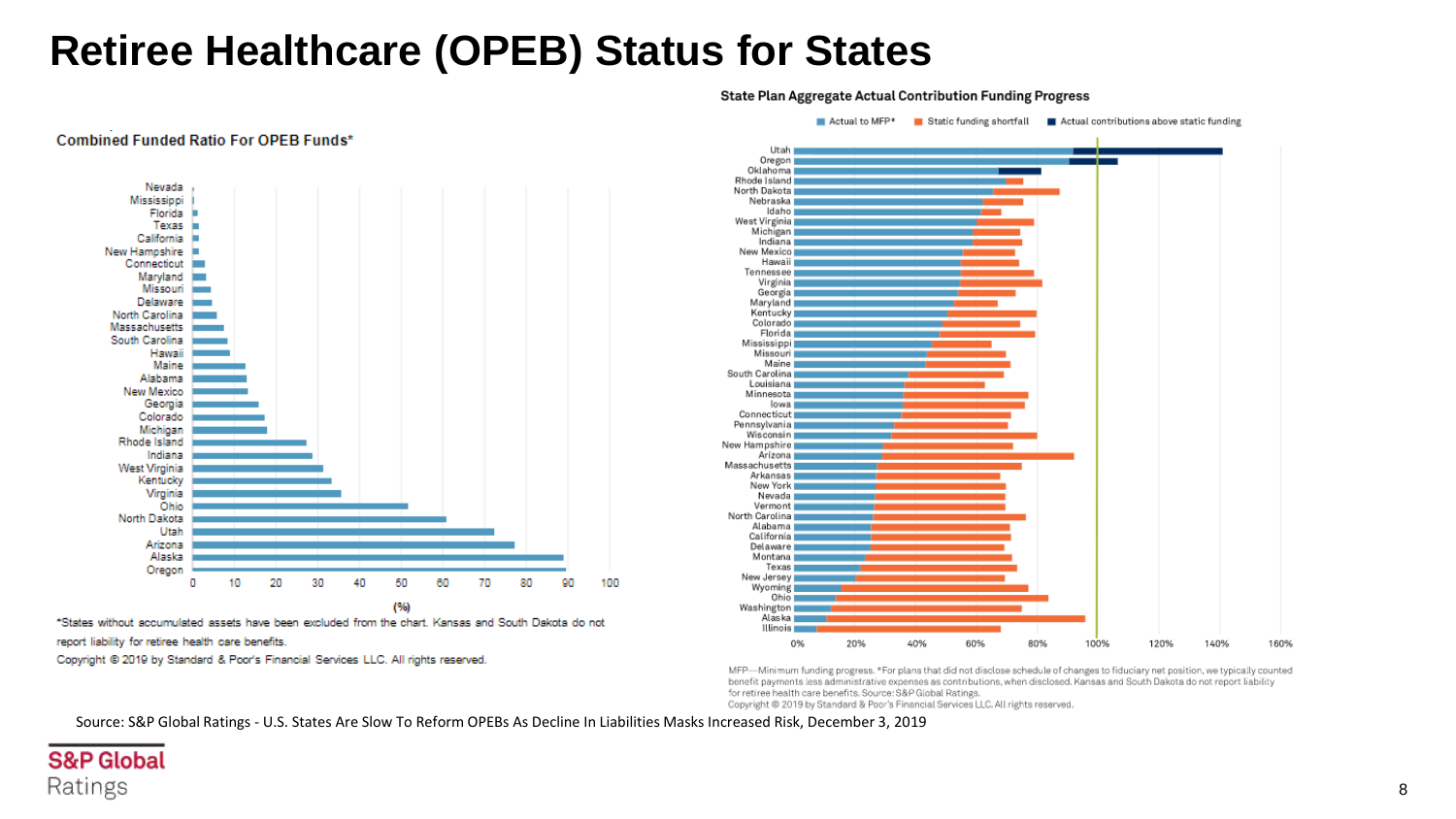### **OPEB – Rising Concerns**

**Type Of Funding Method** 



73% **not** accounting for budgetary growth via actuarial recommendation.

Note: Data are based on 48 states; Kansas and South Dakota do not report a liability for retiree medical benefits.

Copyright @ 2019 by Standard & Poor's Financial Services LLC. All rights reserved.

Source: Retiree Medical Benefits Generate Unique Cost Drivers And Risks For U.S. States, September 17, 2019